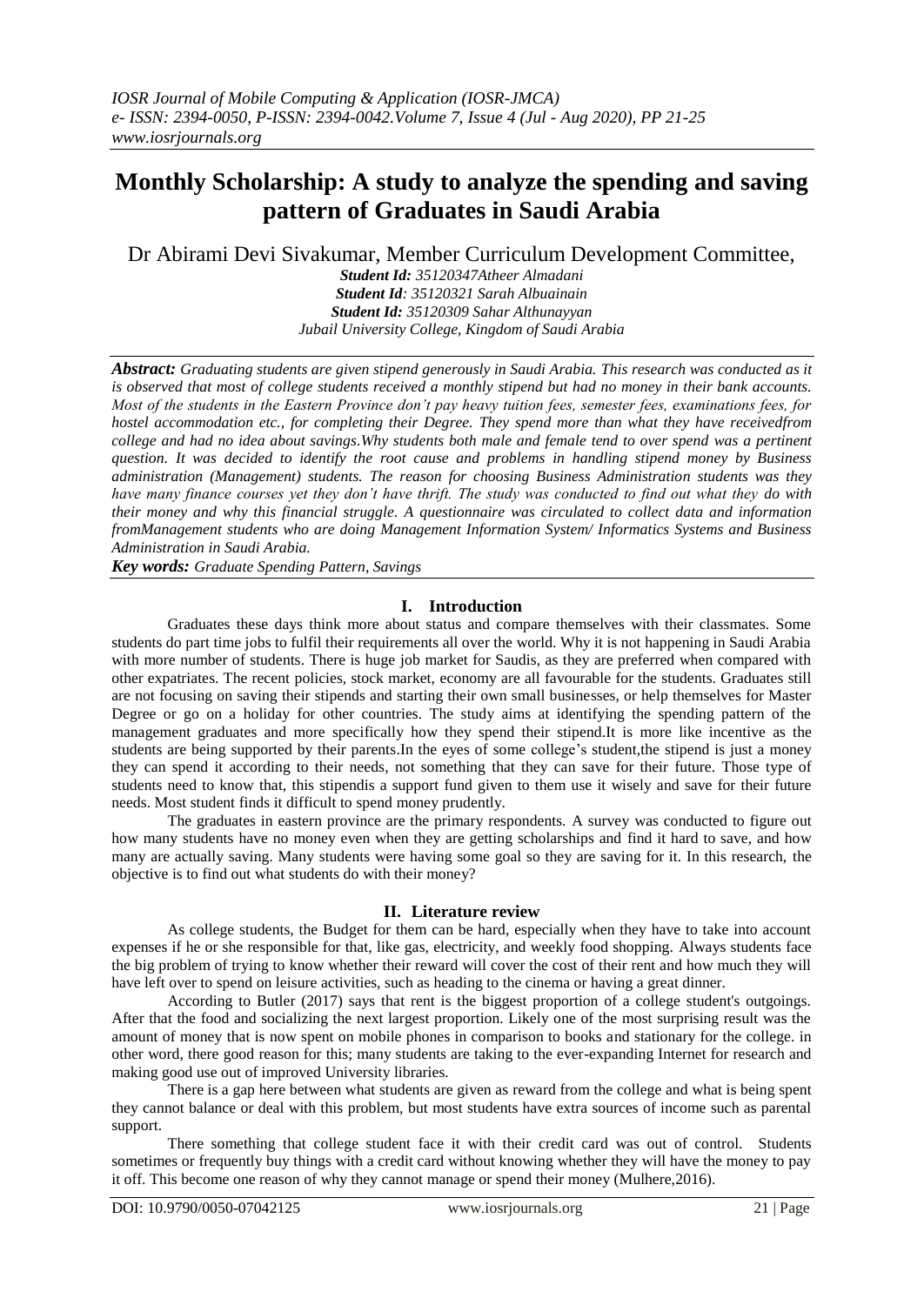## **III. Methodology:**

The participant of our research are from various colleges' Business Administration Department students both female and male. The data collected were from 30 members both male and female. The questionnaire was framed in a simple way with yes or no answers. And the result can usually be quickly and easily found. It is easy to translate it into software package using the excel program. The analysis was more scientifically and objectively. After collecting the survey from the students, it was entered using statistical technique through the excel and start analyzing it into tables and charts.

## **IV. Analysis:**

| Table.1            |
|--------------------|
| $1-Yes$ , $/2$ -No |

| Gender      | Major          | Level           | <b>How Students Spend Their Reward</b> |                         |                         |                         |                         |                |                         |                         |                         |                         |                         |                         |                         |
|-------------|----------------|-----------------|----------------------------------------|-------------------------|-------------------------|-------------------------|-------------------------|----------------|-------------------------|-------------------------|-------------------------|-------------------------|-------------------------|-------------------------|-------------------------|
| Female/Male | <b>BUS/MIS</b> | $1 - 2 - 3 - 4$ | A1                                     | A2                      | A <sub>3</sub>          |                         | A4                      | A <sub>5</sub> | A6                      | A7                      | A8                      | A9                      | A10                     |                         | A11                     |
| Female      | <b>MIS</b>     |                 | $\overline{\mathbf{c}}$                | $\overline{2}$          | 2                       | $\mathbf{1}$            | $1\,$                   |                | 1                       | $\mathbf{1}$            | 1                       | $\mathbf{1}$            | $\mathbf{1}$            | $\mathbf{1}$            | $1\,$                   |
| Female      | <b>BUS</b>     |                 | 4                                      | 1                       | 1                       | 1                       | 1                       |                | 2                       | $\overline{\mathbf{c}}$ | $\mathbf{1}$            | 1                       | 2                       | 1                       | 2                       |
| Female      | BUS            |                 | 3                                      | $\mathbf{1}$            | $\overline{\mathbf{c}}$ | $\mathbf{1}$            | $\mathbf{1}$            |                | 2                       | $\mathbf{1}$            | 1                       | 1                       | 1                       | 1                       | $\,1\,$                 |
| Male        | <b>MIS</b>     |                 | $\mathbf{1}$                           | $\,1\,$                 | 1                       | $\overline{\mathbf{c}}$ | $\mathbf{1}$            |                | 1                       | $1\,$                   | 1                       | 1                       | $\mathbf{1}$            | $\mathfrak z$           | $\overline{\mathbf{c}}$ |
| Male        | <b>MIS</b>     |                 | $\mathbf{1}$                           | 1                       | 1                       | 1                       | $\sqrt{2}$              |                | $\mathbf{2}$            | 1                       | 2                       | 1                       | $\overline{\mathbf{c}}$ | $\mathbf{1}$            | $\,1$                   |
| Male        | BUS            |                 | $\overline{3}$                         | $\mathbf{1}$            | 2                       | 2                       | $\overline{\mathbf{c}}$ |                | 2                       | $\sqrt{2}$              | 2                       | 1                       | 1                       | 1                       | $\mathbf 1$             |
| Male        | <b>MIS</b>     |                 | $\overline{\mathbf{c}}$                | $\mathbf{1}$            | 1                       | $1\,$                   | $1\,$                   |                | 2                       | $\sqrt{2}$              | $\overline{\mathbf{c}}$ | 2                       | $\overline{\mathbf{c}}$ | $\overline{\mathbf{c}}$ | $\overline{\mathbf{c}}$ |
| Male        | BUS            |                 | $\mathbf{1}$                           | $\overline{c}$          | 2                       | $\overline{\mathbf{c}}$ | $\sqrt{2}$              |                | 1                       | $\mathbf{1}$            | 1                       | 1                       | $\overline{c}$          | $\mathbf{1}$            | $\overline{\mathbf{c}}$ |
| Male        | <b>MIS</b>     |                 | 3                                      | $\mathbf{1}$            | $\overline{\mathbf{c}}$ | $\mathbf{1}$            | $\overline{c}$          |                | 1                       | $\mathbf{1}$            | $\mathbf{1}$            | 1                       | $\mathbf{1}$            | $\overline{\mathbf{c}}$ | $\overline{\mathbf{c}}$ |
| Male        | <b>BUS</b>     |                 | $\overline{4}$                         | $\overline{\mathbf{c}}$ | $\overline{\mathbf{c}}$ | $\sqrt{2}$              | $\overline{\mathbf{c}}$ |                | $1\,$                   | $1\,$                   | $\mathbf{1}$            | 1                       | $1\,$                   | $\mathbf{1}$            | $\sqrt{2}$              |
| Female      | BUS            |                 | 3                                      | $\,1$                   | $1\,$                   | $\overline{\mathbf{c}}$ | $\,1$                   |                | 2                       | $1\,$                   | $1\,$                   | 2                       | 1                       | $\overline{\mathbf{c}}$ | $\mathbf 1$             |
| Female      | BUS            |                 | $\overline{4}$                         | $\mathbf{1}$            | 1                       | $1\,$                   | $\mathbf{1}$            |                | 1                       | $1\,$                   | 2                       | 2                       | $\mathbf{1}$            | $\mathbf{1}$            | 1                       |
| Female      | BUS            |                 | 3                                      | $\,1\,$                 | 1                       | $\,1\,$                 | $\,1\,$                 |                | 2                       | $\mathbf{1}$            | 2                       | $\overline{c}$          | $\mathbf{1}$            | $\overline{\mathbf{c}}$ | $\overline{\mathbf{c}}$ |
| Female      | <b>BUS</b>     |                 | 3                                      | $\mathbf{1}$            | $1\,$                   | $\overline{\mathbf{c}}$ | $\mathbf{1}$            |                | $\overline{\mathbf{c}}$ | $\mathbf{1}$            | $\mathbf{1}$            | 1                       | $\overline{1}$          | $\overline{\mathbf{c}}$ | $\overline{\mathbf{c}}$ |
| male        | BUS            |                 | 3                                      | $\overline{2}$          | 2                       | $\mathbf{1}$            | $\overline{c}$          |                | $\mathbf{1}$            | $\mathbf{1}$            | 2                       | $\overline{c}$          | $\overline{1}$          | $\mathbf{1}$            | $\overline{\mathbf{c}}$ |
| male        | <b>MIS</b>     |                 | $\overline{4}$                         | $\mathbf{1}$            | $\overline{\mathbf{c}}$ | $\overline{\mathbf{c}}$ | $\overline{\mathbf{c}}$ |                | $\,1$                   | $\mathbf{1}$            | 2                       | 1                       | $\mathbf{1}$            | $\overline{\mathbf{c}}$ | $\sqrt{2}$              |
| male        | <b>MIS</b>     |                 | $\overline{3}$                         | $\overline{c}$          | $\overline{\mathbf{c}}$ | $\overline{\mathbf{c}}$ | $\overline{\mathbf{c}}$ |                | 1                       | $\overline{\mathbf{c}}$ | $\mathbf 1$             | 1                       | $\overline{\mathbf{c}}$ | $\mathbf{1}$            | $\mathbf{1}$            |
| male        | <b>BUS</b>     |                 | $\overline{3}$                         | $\overline{\mathbf{c}}$ | $\overline{\mathbf{c}}$ | $\overline{\mathbf{c}}$ | $\overline{\mathbf{c}}$ |                | $\overline{c}$          | $\mathbf{1}$            | 1                       | 1                       | $\mathbf{1}$            | $\overline{\mathbf{c}}$ | $\,1$                   |
| male        | <b>BUS</b>     |                 | $\mathbf{1}$                           | $\overline{\mathbf{c}}$ | $\overline{\mathbf{c}}$ | $\,1\,$                 | $\overline{\mathbf{c}}$ |                | $\mathbf{1}$            | $1\,$                   | 2                       | 1                       | $1\,$                   | $\mathfrak z$           | $\,1$                   |
| male        | <b>BUS</b>     |                 | $\mathbf{1}$                           | $\mathbf{1}$            | 1                       | $\mathbf{1}$            | $\overline{\mathbf{c}}$ |                | $\mathbf{1}$            | $\mathbf{1}$            | $\overline{\mathbf{c}}$ | $\overline{c}$          | $\overline{1}$          | $\overline{\mathbf{c}}$ | $\overline{\mathbf{c}}$ |
| male        | <b>MIS</b>     |                 | 4                                      | $\mathbf{1}$            | $\mathbf 1$             | $\overline{c}$          | $\,1\,$                 |                | $\overline{1}$          | $\overline{\mathbf{c}}$ | 2                       | 1                       | $\mathbf{1}$            | $\overline{\mathbf{c}}$ | $\overline{\mathbf{c}}$ |
| Female      | <b>MIS</b>     |                 | $\mathbf{1}$                           | $\mathbf{1}$            | 1                       |                         | $\mathbf{1}$            |                | $\mathbf{1}$            | $\mathbf{1}$            | 1                       | 2                       | $\mathbf{1}$            | $\mathfrak z$           | $\overline{2}$          |
| Female      | <b>BUS</b>     |                 | 4                                      | $\overline{\mathbf{c}}$ | 1                       | $\,1\,$                 | $\overline{\mathbf{c}}$ |                | 2                       | $\mathbf{1}$            | 1                       | $\overline{\mathbf{c}}$ | $\mathbf{1}$            | $\overline{\mathbf{c}}$ | $\overline{\mathbf{c}}$ |
| Female      | <b>BUS</b>     |                 | $\overline{3}$                         | $\,1\,$                 | $\,1$                   | $\overline{\mathbf{c}}$ | $\,1\,$                 |                | $1\,$                   | $\overline{\mathbf{c}}$ | 1                       |                         | $\,1\,$                 | $\overline{\mathbf{c}}$ | $\overline{\mathbf{c}}$ |
| Female      | <b>MIS</b>     |                 | $\mathbf{1}$                           | $\overline{2}$          | $\overline{\mathbf{c}}$ | $\mathbf{1}$            | $\overline{2}$          |                | $\overline{\mathbf{c}}$ | $\mathbf{1}$            | 1                       | 1                       | $\mathbf{1}$            | $\overline{\mathbf{c}}$ | $\,1$                   |
| Female      | <b>BUS</b>     |                 | $\overline{3}$                         | $\mathbf{1}$            | $\,1$                   | $\overline{\mathbf{c}}$ | $\mathbf 1$             |                | $1\,$                   | $1\,$                   | 2                       | 1                       | $\mathbf{1}$            | $\overline{\mathbf{c}}$ | $\mathbf 1$             |
| Female      | <b>BUS</b>     |                 | $\overline{3}$                         | $\,1\,$                 | $\,1$                   | $\,1$                   | $\,1\,$                 |                | $\mathbf 1$             | $1\,$                   | $\overline{\mathbf{c}}$ | 1                       | $1\,$                   | $\overline{\mathbf{c}}$ | $\,1$                   |
| Female      | <b>BUS</b>     |                 | 3                                      | $1\,$                   | $\overline{\mathbf{c}}$ | $1\,$                   | $1\,$                   |                | 2                       | $\mathbf{1}$            | 1                       | 1                       | $\overline{\mathbf{c}}$ | $\mathbf{1}$            | $\overline{\mathbf{c}}$ |
| Female      | BUS            |                 | 3                                      | $\overline{\mathbf{c}}$ | $\overline{\mathbf{c}}$ | 1                       | $\sqrt{2}$              |                | 2                       | $1\,$                   | 1                       | 2                       | $1\,$                   | $\mathfrak z$           | $\,1$                   |
| Female      | <b>MIS</b>     |                 | $\overline{3}$                         | $\mathbf{1}$            | 1                       | $\mathbf{1}$            | $\mathbf{1}$            |                | $\overline{2}$          | $\overline{2}$          | $\mathbf{1}$            | 1                       | $\overline{2}$          | $\mathbf{1}$            | $\overline{2}$          |

This schedule contains all survey data from all respondents,that includes the gender both male and female students, majors which are either BUS or MIS students, and different student's level such as 1 mean freshmen, 2 mean sophomores, 3 mean juniors, and finally 4 mean seniors. And W1-W11 represent the questions which answered by the students, 1 mean if they agree (Yes) and 2 if they don't agree (No).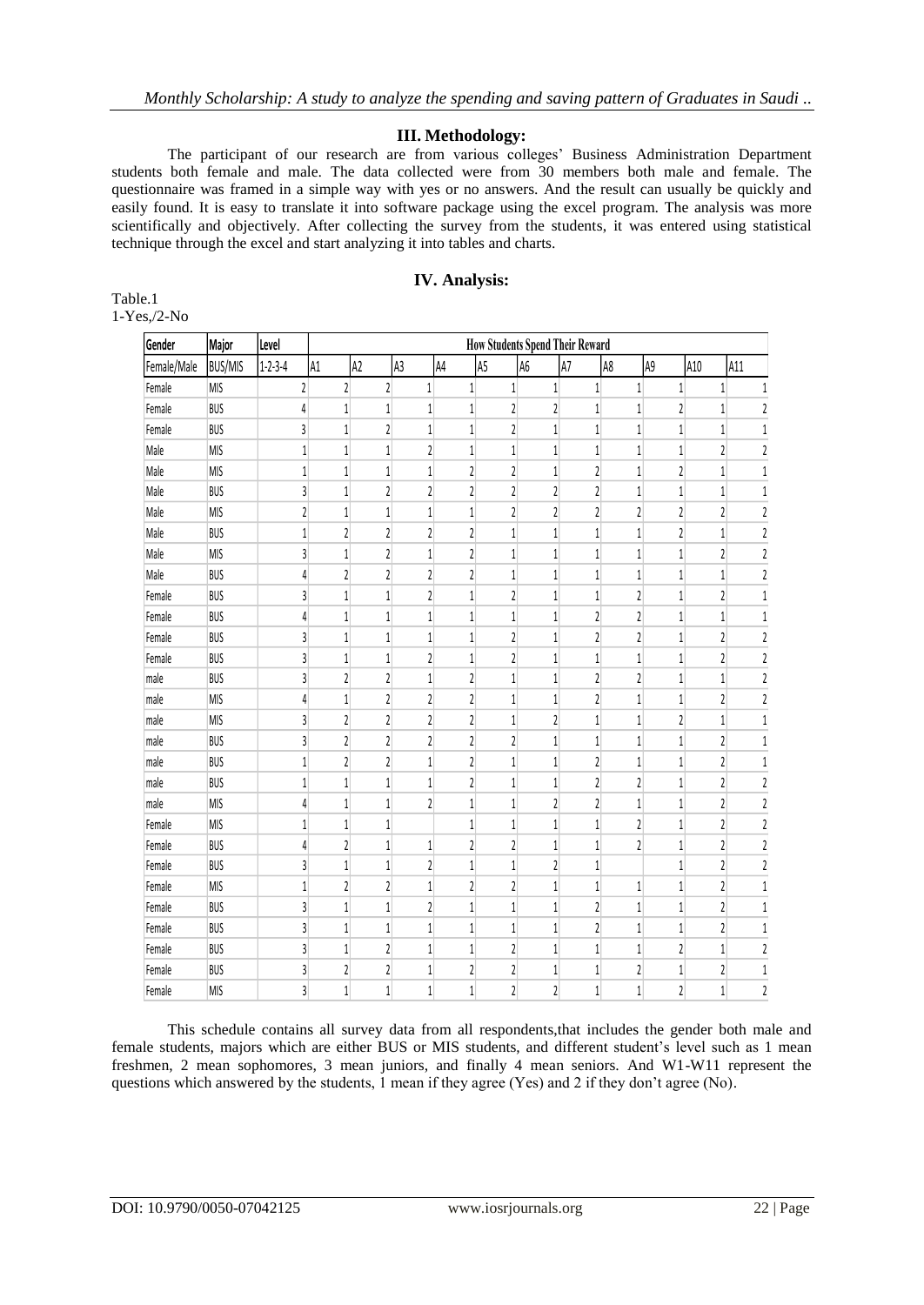

This chart represents and analyze the respondent based on level. Most of the respondent were junior which represent 50% of them, 22% of them are freshmen, only 7% of them are sophomore, and the rest which is 20% are senior students.



This chart analyzes the respondent based on their major. This is about MIS/ISand BUS majors which show that 63% of them are from BUS's department, and only 37% of them are from the MIS's and IS's students.

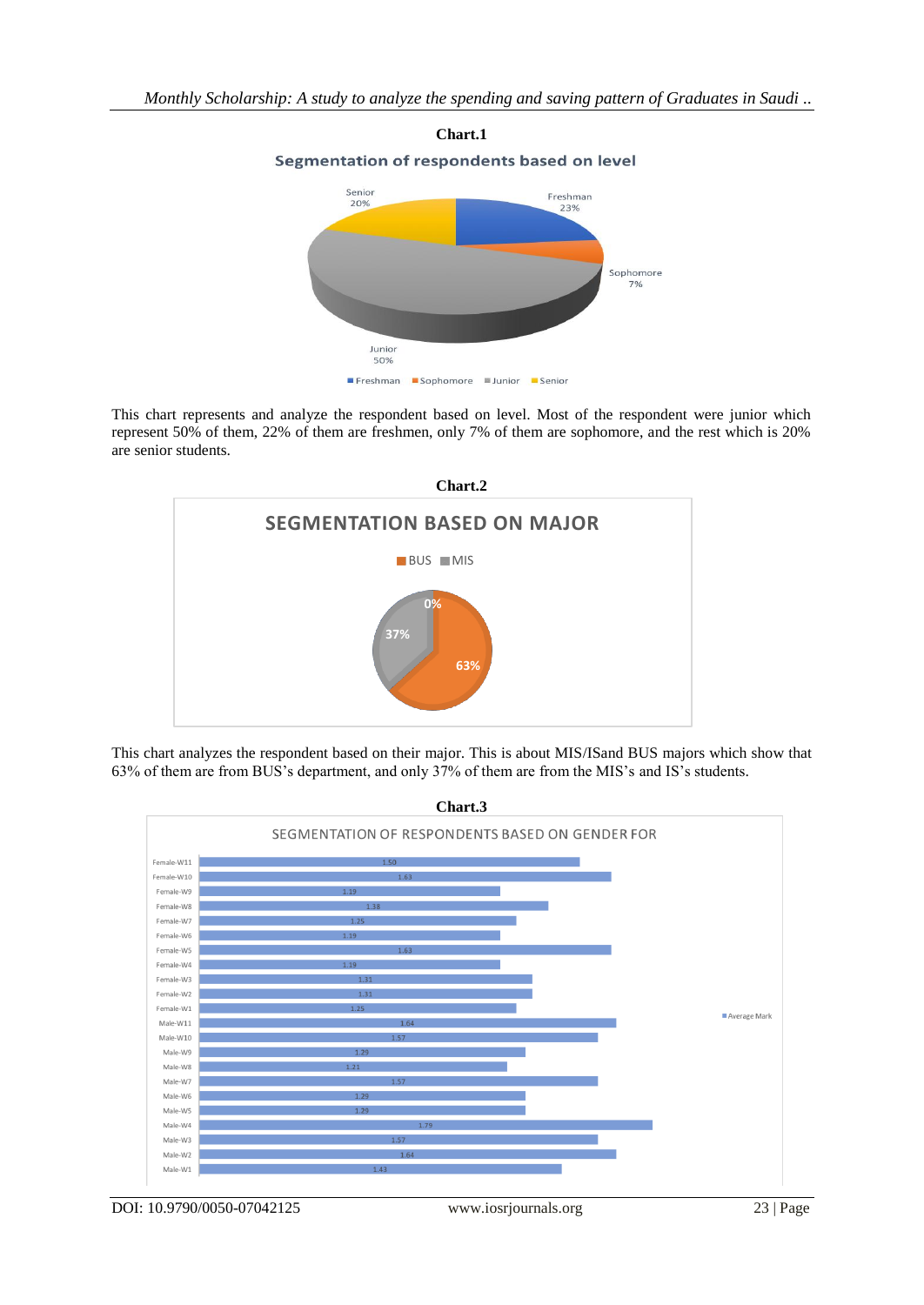This analysis is based on the respondent's gender, and the average mark which relate to the questions they had answered. As shown 1.50 is the average mark for females who answered W11, 1.63 for those who answered W10, 1.19 for W9, 1.38 for W8, 1.25 for W7, 1.19 for W6, 1.63 for W5, 1.19 for W4, 1.31 for W3, 1.31 for W2, and finally 1.25 for females who answered W1.

This analysis also included male's average mark. As shown 1.64is the average mark for males who answered W11, 1.57 for those who answered W10, 1.29 for W9, 1.21 for W8, 1.57 for W7, 1.29 for W6, 1.29 for W5, 1.79 for W4, 1.57 for W3, 1.64 for W2, and finally 1.43 is the average mark for males who answered W1.

# **V. Result/Finding**

|                 |               | Average |           |           |
|-----------------|---------------|---------|-----------|-----------|
|                 | Average Mark- | Mark-   | Variance- | Variance- |
| Factors         | Male          | Female  | Male      | Female    |
| W1              | 1.43          | 1.25    | 0.036383  | 0.028312  |
| W2              | 1.64          | 1.31    |           |           |
| W <sub>3</sub>  | 1.57          | 1.31    |           |           |
| W4              | 1.79          | 1.19    |           |           |
| W <sub>5</sub>  | 1.29          | 1.63    |           |           |
| W6              | 1.29          | 1.19    |           |           |
| W7              | 1.57          | 1.25    |           |           |
| W8              | 1.21          | 1.38    |           |           |
| W9              | 1.29          | 1.19    |           |           |
| W <sub>10</sub> | 1.57          | 1.63    |           |           |
| W11             | 1.64          | 1.50    |           |           |

| Table.2 |
|---------|
|---------|

|                        |                | z-Test: Two Sample for Means |                     |
|------------------------|----------------|------------------------------|---------------------|
|                        | Average Mark-N |                              | Average Mark-Female |
| Mean                   | 1.480909       |                              | 1.348181818         |
| Known Vari 0.036383    |                |                              | 0.028312            |
| Observation            | 11             |                              | 11                  |
| <b>Hypothesize</b>     |                |                              |                     |
| z                      | 1.730697       |                              |                     |
| P(Z<=z) one 0.041753   |                |                              |                     |
| z Critical or 1.644854 |                |                              |                     |
| P(Z<=z) two 0.083506   |                |                              |                     |
| z Critical tw 1.959964 |                |                              |                     |

This is about the final hypothesis regarding to the survey result.

Hypothesis:

Null Hypothesis H0: There is no difference in the factors influencing impulsive buying among the male and female.

Alternative Hypothesis H1: There is difference in the factors influencing impulsive buying among the male and female.

Because z stat 1.730697 < z Critical values 1.959964 Null hypothesis is accepted.

## **VI. Conclusion**

This research clearly shows that Students who enter college to earn a 4-year degree in the area of BUS and MIS/IShas no saving intentions and clearly spends money without reasons that are not related to completing the Degree. More respondents are female BUS's student,unlike the male BUS's student. And less number of respondent from MIS/IS female students than MIS/IS male students. There is a difference among the Business Female and Male students even in participating in the research.

Also, as showed in Table.2 the average male students and female who answered the questions with either Yes or No.